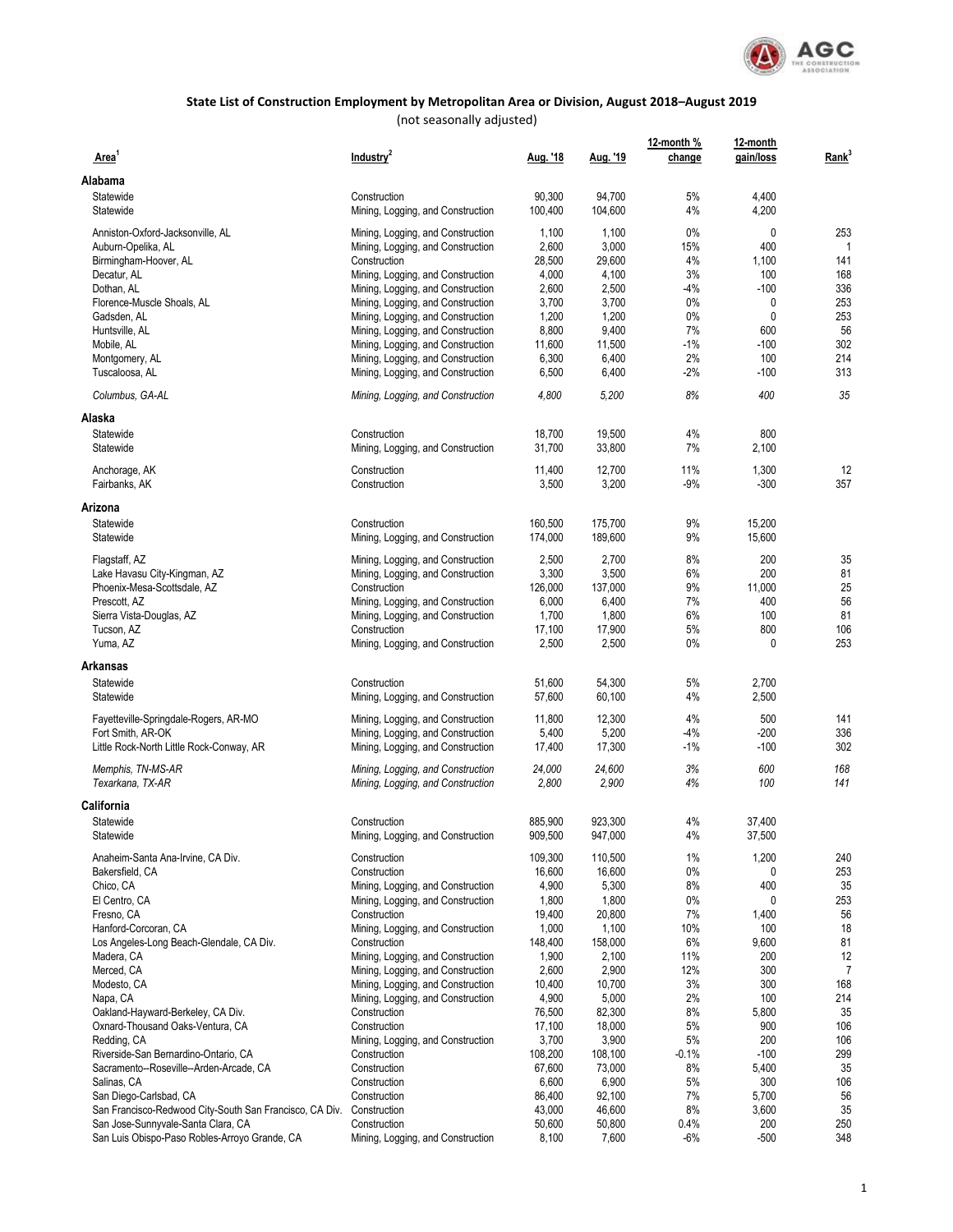

| Area <sup>1</sup>                                      | Industry <sup>2</sup>             | Aug. '18 | Aug. '19 | 12-month %<br>change | 12-month<br>gain/loss | Rank <sup>3</sup> |
|--------------------------------------------------------|-----------------------------------|----------|----------|----------------------|-----------------------|-------------------|
| San Rafael, CA Div.                                    | Construction                      | 7,900    | 8,600    | 9%                   | 700                   | 25                |
| Santa Cruz-Watsonville, CA                             | Mining, Logging, and Construction | 4,500    | 4,700    | 4%                   | 200                   | 141               |
| Santa Maria-Santa Barbara, CA                          | Construction                      | 9,000    | 9,600    | 7%                   | 600                   | 56                |
|                                                        | Construction                      |          | 16,800   | 6%                   | 900                   | 81                |
| Santa Rosa, CA                                         |                                   | 15,900   |          |                      |                       |                   |
| Stockton-Lodi, CA                                      | Construction                      | 13,200   | 14,200   | 8%                   | 1,000                 | 35                |
| Vallejo-Fairfield, CA                                  | Construction                      | 12,100   | 11,700   | $-3%$                | $-400$                | 325               |
| Visalia-Porterville, CA                                | Mining, Logging, and Construction | 6,200    | 6,400    | 3%                   | 200                   | 168               |
| Yuba City, CA                                          | Mining, Logging, and Construction | 2,700    | 3,000    | 11%                  | 300                   | 12                |
| Colorado<br>Statewide                                  | Construction                      |          |          |                      |                       |                   |
|                                                        |                                   | 178,600  | 178,400  | $-0.1%$              | $-200$                |                   |
| Statewide                                              | Mining, Logging, and Construction | 207,300  | 207,500  | 0.1%                 | 200                   |                   |
| Boulder, CO                                            | Mining, Logging, and Construction | 5,900    | 6,200    | 5%                   | 300                   | 106               |
| Colorado Springs, CO                                   | Mining, Logging, and Construction | 18,500   | 19,500   | 5%                   | 1,000                 | 106               |
| Denver-Aurora-Lakewood, CO                             | Mining, Logging, and Construction | 110,600  | 112,900  | 2%                   | 2,300                 | 214               |
| Fort Collins, CO                                       | Mining, Logging, and Construction | 12,000   | 12,500   | 4%                   | 500                   | 141               |
| Grand Junction, CO                                     | Mining, Logging, and Construction | 7,200    | 7,400    | 3%                   | 200                   | 168               |
| Greeley, CO                                            | Mining, Logging, and Construction | 20,400   | 20,500   | 1%                   | 100                   | 249               |
| Pueblo, CO                                             | Mining, Logging, and Construction | 3,600    | 3,700    | 3%                   | 100                   | 168               |
| Connecticut                                            |                                   |          |          |                      |                       |                   |
| Statewide                                              | Construction                      | 62,000   | 61,400   | $-1%$                | $-600$                |                   |
| Statewide                                              | Mining, Logging, and Construction | 62,600   | 61,900   | $-1%$                | $-700$                |                   |
|                                                        |                                   |          |          |                      |                       |                   |
| Bridgeport-Stamford-Norwalk, CT NECTA                  | Mining, Logging, and Construction | 13,200   | 14,100   | 7%                   | 900                   | 56                |
| Hartford-West Hartford-East Hartford, CT NECTA         | Mining, Logging, and Construction | 20,800   | 19,300   | -7%                  | $-1,500$              | 351               |
| New Haven, CT NECTA                                    | Mining, Logging, and Construction | 11,700   | 12,100   | 3%                   | 400                   | 168               |
| Norwich-New London-Westerly, CT-RI NECTA               | Mining, Logging, and Construction | 4,100    | 4,300    | 5%                   | 200                   | 106               |
| Waterbury, CT NECTA                                    | Mining, Logging, and Construction | 3,100    | 3,300    | 6%                   | 200                   | 81                |
| Springfield, MA-CT NECTA                               | Mining, Logging, and Construction | 12,500   | 13,700   | 10%                  | 1,200                 | 18                |
| Worcester, MA-CT NECTA                                 | Mining, Logging, and Construction | 12,000   | 12,400   | 3%                   | 400                   | 168               |
| <b>Delaware</b>                                        |                                   |          |          |                      |                       |                   |
| Statewide                                              | Mining, Logging, and Construction | 22,800   | 23,800   | 4%                   | 1,000                 |                   |
| Dover, DE                                              | Mining, Logging, and Construction | 2,700    | 2,700    | 0%                   | 0                     | 253               |
| Wilmington, DE-MD-NJ Div.                              | Mining, Logging, and Construction | 17,400   | 18,400   | 6%                   | 1,000                 | 81                |
| Salisbury, MD-DE                                       | Mining, Logging, and Construction | 9,300    | 9,600    | 3%                   | 300                   | 168               |
| <b>District of Columbia</b>                            |                                   |          |          |                      |                       |                   |
| Washington, DC                                         | Mining, Logging, and Construction | 15,700   | 16,100   | 3%                   | 400                   | 168               |
| Florida                                                |                                   |          |          |                      |                       |                   |
| Statewide                                              | Construction                      | 547,100  | 571,600  | 4%                   | 24,500                |                   |
| Statewide                                              | Mining, Logging, and Construction | 552,900  | 577,600  | 4%                   | 24,700                |                   |
| Cape Coral-Fort Myers, FL                              | Mining, Logging, and Construction | 30,900   | 33,700   | 9%                   | 2,800                 | 25                |
| Crestview-Fort Walton Beach-Destin, FL                 | Mining, Logging, and Construction | 6,900    | 7,100    | 3%                   | 200                   | 168               |
| Deltona-Daytona Beach-Ormond Beach, FL                 | Mining, Logging, and Construction | 14,000   | 15,300   | $9\%$                | 1,300                 | 25                |
| Fort Lauderdale-Pompano Beach-Deerfield Beach, FL Div. | Construction                      | 48,600   | 47,300   | $-3%$                | $-1,300$              | 325               |
|                                                        | Mining, Logging, and Construction | 6,000    | 6,100    | 2%                   | 100                   | 214               |
| Gainesville, FL                                        |                                   |          |          |                      |                       |                   |
| Jacksonville, FL                                       | Construction                      | 45,000   | 48,600   | 8%                   | 3,600                 | 35                |
| Lakeland-Winter Haven, FL                              | Mining, Logging, and Construction | 13,700   | 14,400   | 5%                   | 700                   | 106               |
| Miami-Miami Beach-Kendall, FL Div.                     | Construction                      | 52,200   | 54,500   | $4\%$                | 2,300                 | 141               |
| Naples-Immokalee-Marco Island, FL                      | Mining, Logging, and Construction | 17,500   | 19,600   | 12%                  | 2,100                 | $\overline{7}$    |
| North Port-Sarasota-Bradenton, FL                      | Mining, Logging, and Construction | 25,700   | 27,600   | 7%                   | 1,900                 | 56                |
| Ocala, FL                                              | Mining, Logging, and Construction | 7,900    | 8,400    | 6%                   | 500                   | 81                |
| Orlando-Kissimmee-Sanford, FL                          | Construction                      | 83,200   | 89,500   | 8%                   | 6,300                 | 35                |
| Palm Bay-Melbourne-Titusville, FL                      | Mining, Logging, and Construction | 14,500   | 15,700   | 8%                   | 1,200                 | 35                |
| Panama City, FL                                        | Mining, Logging, and Construction | 5,600    | 5,700    | 2%                   | 100                   | 214               |
| Pensacola-Ferry Pass-Brent, FL                         | Mining, Logging, and Construction | 11,800   | 12,100   | 3%                   | 300                   | 168               |
| Port St. Lucie, FL                                     | Mining, Logging, and Construction | 11,600   | 12,800   | 10%                  | 1,200                 | 18                |
| Punta Gorda, FL                                        | Mining, Logging, and Construction | 4,200    | 4,700    | 12%                  | 500                   | 7                 |
| Sebastian-Vero Beach, FL                               | Mining, Logging, and Construction | 4,400    | 4,600    | 5%                   | 200                   | 106               |
| Tallahassee, FL                                        | Mining, Logging, and Construction | 8,600    | 9,000    | 5%                   | 400                   | 106               |
| Tampa-St. Petersburg-Clearwater, FL                    | Construction                      | 78,800   | 84,000   | 7%                   | 5,200                 | 56                |
| West Palm Beach-Boca Raton-Delray Beach, FL Div.       | Construction                      | 38,100   | 39,900   | 5%                   | 1,800                 | 106               |
| Georgia                                                |                                   |          |          |                      |                       |                   |
| Statewide                                              | Construction                      | 198,500  | 208,000  | 5%                   | 9,500                 |                   |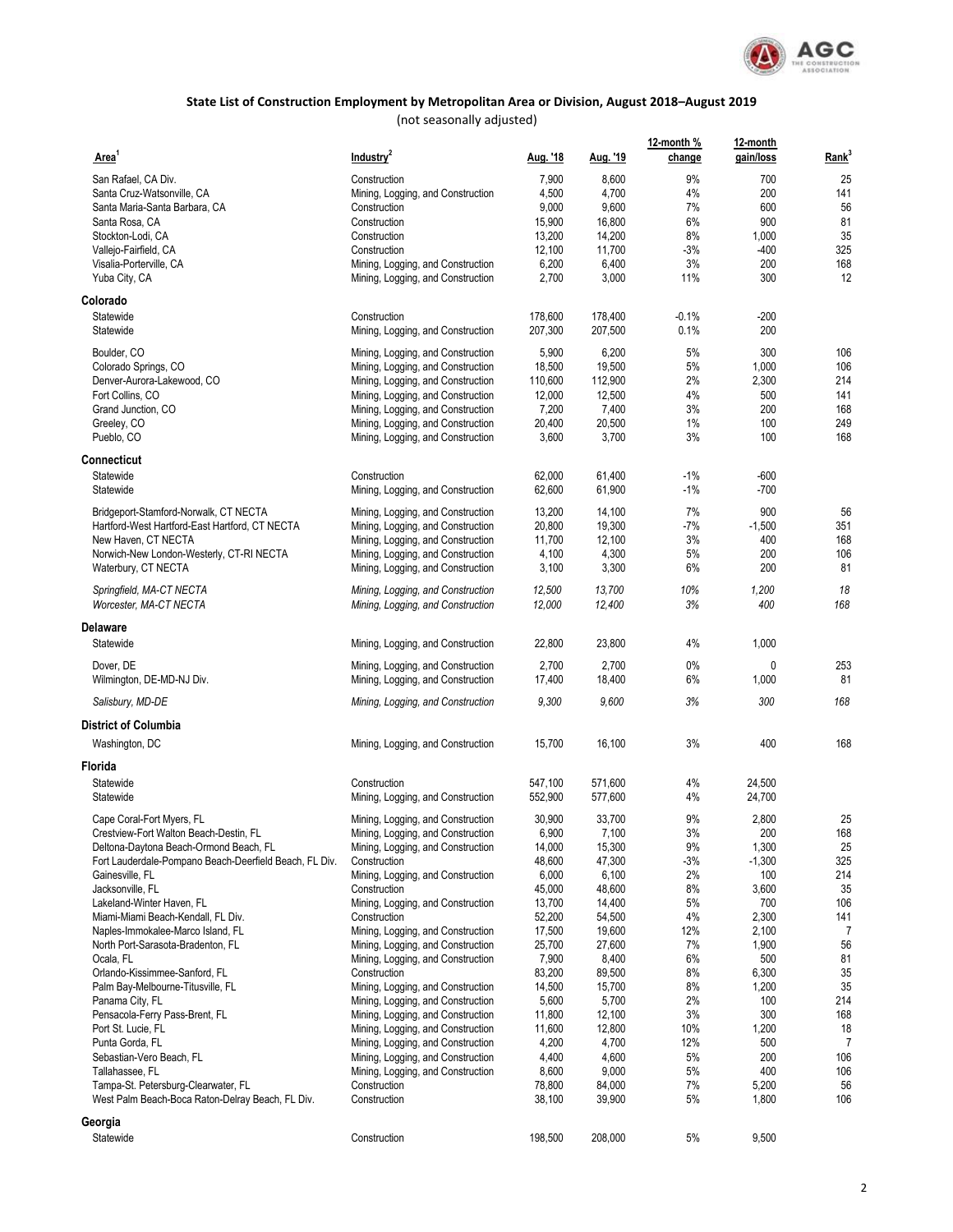

| Area                                                       | Industry <sup>2</sup>                                                  | Aug. '18           | Aug. '19           | 12-month %<br>change | 12-month<br>gain/loss | Rank <sup>3</sup> |
|------------------------------------------------------------|------------------------------------------------------------------------|--------------------|--------------------|----------------------|-----------------------|-------------------|
| Statewide                                                  | Mining, Logging, and Construction                                      | 208,000            | 217,400            | 5%                   | 9,400                 |                   |
| Atlanta-Sandy Springs-Roswell, GA                          | Construction                                                           | 127,600            | 133,700            | 5%                   | 6,100                 | 106               |
| Augusta-Richmond County, GA-SC                             | Mining, Logging, and Construction                                      | 17,300             | 17,700             | 2%                   | 400                   | 214               |
| Columbus, GA-AL                                            | Mining, Logging, and Construction                                      | 4,800              | 5,200              | 8%                   | 400                   | 35                |
| Savannah, GA                                               | Mining, Logging, and Construction                                      | 8,400              | 8,800              | 5%                   | 400                   | 106               |
| Chattanooga, TN-GA                                         | Mining, Logging, and Construction                                      | 11,400             | 11,900             | 4%                   | 500                   | 141               |
| Hawaii                                                     |                                                                        |                    |                    |                      |                       |                   |
| Statewide                                                  | Mining, Logging, and Construction                                      | 36,500             | 37,500             | 3%                   | 1,000                 |                   |
| Kahului-Wailuku-Lahaina. HI<br>Urban Honolulu, HI          | Mining, Logging, and Construction<br>Mining, Logging, and Construction | 4,100<br>26,600    | 4,300<br>27,300    | 5%<br>3%             | 200<br>700            | 106<br>168        |
| Idaho                                                      |                                                                        |                    |                    |                      |                       |                   |
| Statewide                                                  | Construction                                                           | 52,600             | 52,700             | 0.2%                 | 100                   |                   |
| Statewide                                                  | Mining, Logging, and Construction                                      | 56,500             | 56,600             | 0.2%                 | 100                   |                   |
| Boise City, ID                                             | Mining, Logging, and Construction                                      | 25,800             | 25,600             | $-1\%$               | $-200$                | 302               |
| Coeur d'Alene, ID                                          | Construction                                                           | 5,800              | 6,100              | 5%                   | 300                   | 106               |
| Idaho Falls, ID                                            | Mining, Logging, and Construction                                      | 4,400              | 4,500              | 2%                   | 100                   | 214               |
| Lewiston, ID-WA                                            | Construction                                                           | 1,600              | 1,700              | 6%                   | 100                   | 81                |
| Pocatello, ID                                              | Mining, Logging, and Construction                                      | 1,800              | 2,000              | 11%                  | 200                   | 12                |
| Logan, UT-ID                                               | Mining, Logging, and Construction                                      | 3,200              | 3,600              | 13%                  | 400                   | $\overline{4}$    |
| Illinois                                                   |                                                                        |                    |                    |                      |                       |                   |
| Statewide<br>Statewide                                     | Construction<br>Mining, Logging, and Construction                      | 241,000<br>249,100 | 243,200<br>250,800 | 1%<br>1%             | 2,200<br>1,700        |                   |
| Bloomington, IL                                            | Mining, Logging, and Construction                                      | 2,900              | 3,000              | 3%                   | 100                   | 168               |
| Champaign-Urbana, IL                                       | Mining, Logging, and Construction                                      | 4,000              | 4,100              | 3%                   | 100                   | 168               |
| Chicago-Naperville-Arlington Heights, IL Div.              | Construction                                                           | 139,900            | 138,700            | $-1%$                | $-1,200$              | 302               |
| Danville, IL                                               | Mining, Logging, and Construction                                      | 600                | 600                | $0\%$                | 0                     | 253               |
| Davenport-Moline-Rock Island, IA-IL                        | Mining, Logging, and Construction                                      | 10,600             | 12,000             | 13%                  | 1,400                 | $\overline{4}$    |
| Decatur, IL                                                | Mining, Logging, and Construction                                      | 3,300              | 3,300              | $0\%$                | $\mathbf{0}$          | 253               |
| Elgin, IL Div.                                             | Construction                                                           | 15,300             | 15,900             | 4%                   | 600                   | 141               |
| Kankakee, IL                                               | Mining, Logging, and Construction                                      | 1,500              | 1,400              | $-7%$                | $-100$                | 351               |
| Lake County-Kenosha County, IL-WI Div.<br>Peoria, IL       | Construction                                                           | 16,400<br>8,100    | 17,600<br>8,300    | 7%<br>2%             | 1,200<br>200          | 56<br>214         |
| Rockford, IL                                               | Mining, Logging, and Construction<br>Mining, Logging, and Construction | 5,800              | 6,100              | 5%                   | 300                   | 106               |
| Springfield, IL                                            | Mining, Logging, and Construction                                      | 4,300              | 4,300              | $0\%$                | $\mathbf{0}$          | 253               |
| St. Louis, MO-IL                                           | Mining, Logging, and Construction                                      | 69,500             | 76,600             | 10%                  | 7,100                 | 18                |
| Indiana                                                    |                                                                        |                    |                    |                      |                       |                   |
| Statewide                                                  | Construction                                                           | 147,100            | 155,100            | 5%                   | 8,000                 |                   |
| Statewide                                                  | Mining, Logging, and Construction                                      | 153,400            | 161,500            | 5%                   | 8,100                 |                   |
| Bloomington, IN                                            | Mining, Logging, and Construction                                      | 2,900              | 3,100              | 7%                   | 200                   | 56                |
| Columbus, IN                                               | Mining, Logging, and Construction                                      | 2,000              | 2,100              | 5%                   | 100                   | 106               |
| Elkhart-Goshen, IN                                         | Mining, Logging, and Construction                                      | 4,100              | 4,400              | 7%                   | 300                   | 56                |
| Evansville, IN-KY                                          | Mining, Logging, and Construction                                      | 10,500             | 9,800              | -7%                  | $-700$                | 351               |
| Fort Wayne, IN                                             | Mining, Logging, and Construction<br>Construction                      | 11,700<br>18,000   | 11,500<br>18,500   | -2%<br>3%            | $-200$<br>500         | 313<br>168        |
| Gary, IN Div.<br>Indianapolis-Carmel-Anderson, IN          | Construction                                                           | 53,200             | 54,800             | 3%                   | 1,600                 | 168               |
| Kokomo, IN                                                 | Mining, Logging, and Construction                                      | 1,100              | 1,200              | 9%                   | 100                   | 25                |
| Lafayette-West Lafayette, IN                               | Mining, Logging, and Construction                                      | 3,700              | 3,800              | 3%                   | 100                   | 168               |
| Michigan City-La Porte, IN                                 | Mining, Logging, and Construction                                      | 2,200              | 2,300              | 5%                   | 100                   | 106               |
| Muncie, IN                                                 | Mining, Logging, and Construction                                      | 1,700              | 1,800              | 6%                   | 100                   | 81                |
| South Bend-Mishawaka, IN-MI                                | Mining, Logging, and Construction                                      | 6,200              | 6,800              | 10%                  | 600                   | 18                |
| Terre Haute, IN                                            | Mining, Logging, and Construction                                      | 3,900              | 3,900              | 0%                   | 0                     | 253               |
| Cincinnati, OH-KY-IN<br>Louisville/Jefferson County, KY-IN | Mining, Logging, and Construction<br>Mining, Logging, and Construction | 49,000<br>30,900   | 51,000<br>32,600   | 4%<br>6%             | 2,000<br>1,700        | 141<br>81         |
| lowa                                                       |                                                                        |                    |                    |                      |                       |                   |
| Statewide                                                  | Construction                                                           | 84,300             | 87,300             | 4%                   | 3,000                 |                   |
| Statewide                                                  | Mining, Logging, and Construction                                      | 87,000             | 89,900             | 3%                   | 2,900                 |                   |
| Cedar Rapids, IA                                           | Mining, Logging, and Construction                                      | 8,500              | 9,000              | 6%                   | 500                   | 81                |
| Des Moines-West Des Moines, IA                             | Mining, Logging, and Construction                                      | 22,100             | 23,200             | 5%                   | 1,100                 | 106               |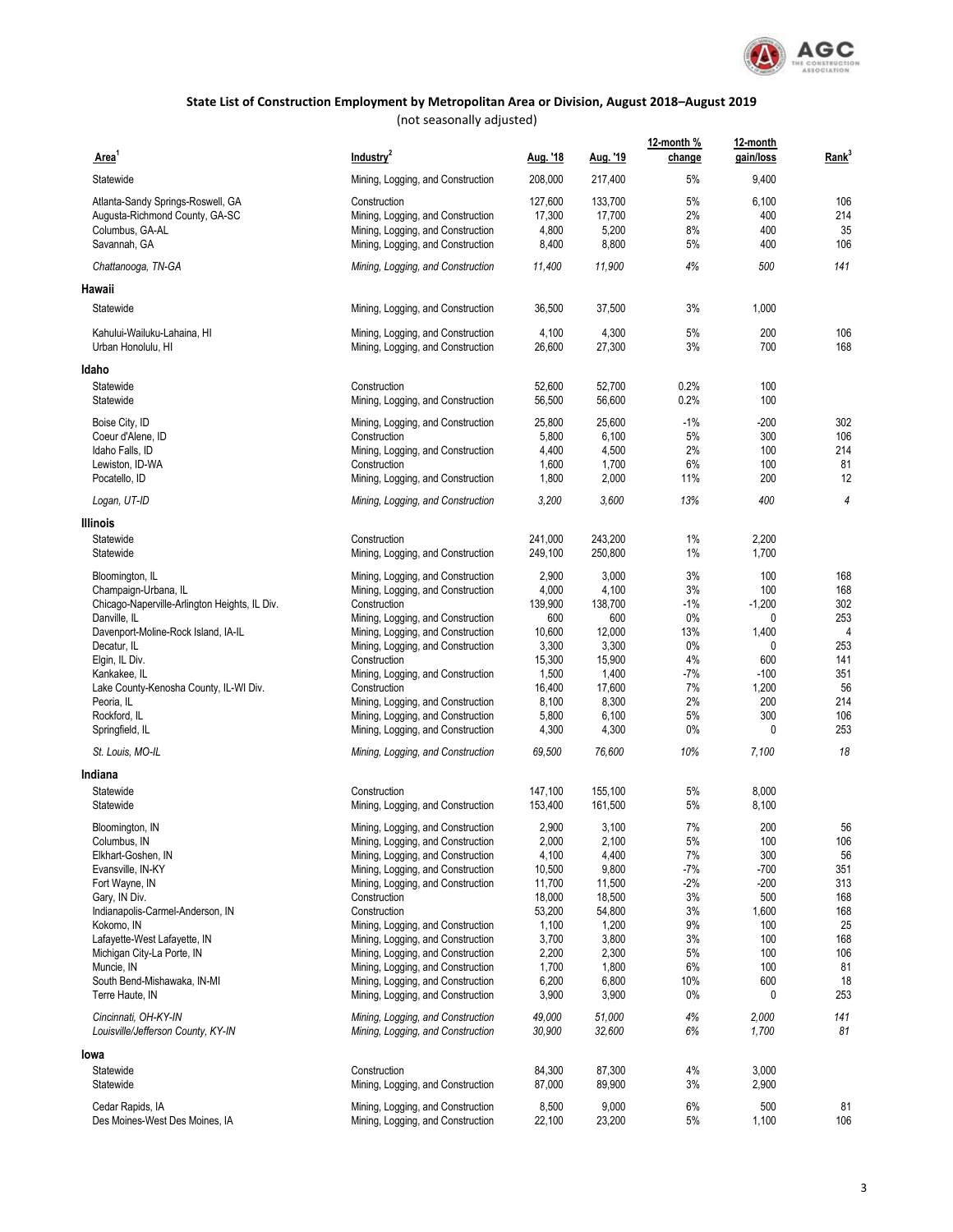

| Area <sup>1</sup>                                                                       | Industry <sup>2</sup>                                                  | Aug. '18           | <u>Aug. '19</u>    | 12-month %<br>change | 12-month<br>gain/loss | Rank <sup>3</sup> |
|-----------------------------------------------------------------------------------------|------------------------------------------------------------------------|--------------------|--------------------|----------------------|-----------------------|-------------------|
| Davenport-Moline-Rock Island, IA-IL                                                     | Mining, Logging, and Construction                                      | 10,600             | 12,000             | 13%                  | 1,400                 | 4                 |
| Omaha-Council Bluffs, NE-IA                                                             | Mining, Logging, and Construction                                      | 30,100             | 34,400             | 14%                  | 4,300                 | 3                 |
| Kansas                                                                                  |                                                                        |                    |                    |                      |                       |                   |
| Statewide<br>Statewide                                                                  | Construction<br>Mining, Logging, and Construction                      | 63,800<br>70,700   | 66,100<br>73,200   | 4%<br>4%             | 2,300<br>2,500        |                   |
|                                                                                         |                                                                        |                    |                    |                      |                       |                   |
| Kansas City, KS                                                                         | Mining, Logging, and Construction                                      | 21,900             | 22,700             | 4%                   | 800                   | 141               |
| Topeka, KS<br>Wichita, KS                                                               | Mining, Logging, and Construction<br>Mining, Logging, and Construction | 5,800<br>17,300    | 5,900<br>17,500    | 2%<br>1%             | 100<br>200            | 214<br>240        |
|                                                                                         |                                                                        |                    | 32,000             | 8%                   | 2,400                 | 35                |
| Kansas City, MO                                                                         | Mining, Logging, and Construction                                      | 29,600             |                    |                      |                       |                   |
| Kentucky                                                                                |                                                                        |                    |                    |                      |                       |                   |
| Statewide<br>Statewide                                                                  | Construction<br>Mining, Logging, and Construction                      | 80,800<br>91,100   | 81,500<br>91,200   | 1%<br>0.1%           | 700<br>100            |                   |
|                                                                                         |                                                                        |                    |                    |                      |                       |                   |
| Bowling Green, KY                                                                       | Mining, Logging, and Construction                                      | 3,400              | 3,500              | 3%                   | 100                   | 168               |
| Elizabethtown-Fort Knox, KY                                                             | Mining, Logging, and Construction                                      | 2,000              | 2,000              | $0\%$                | 0                     | 253               |
| Lexington-Fayette, KY                                                                   | Mining, Logging, and Construction                                      | 13,100             | 13,400             | 2%                   | 300                   | 214               |
| Louisville/Jefferson County, KY-IN                                                      | Mining, Logging, and Construction                                      | 30,900             | 32,600             | 6%                   | 1,700                 | 81                |
| Owensboro, KY                                                                           | Mining, Logging, and Construction                                      | 2,500              | 2,600              | 4%                   | 100                   | 141               |
| Clarksville, TN-KY                                                                      | Mining, Logging, and Construction                                      | 3,300              | 3,400              | 3%                   | 100                   | 168               |
| Cincinnati, OH-KY-IN                                                                    | Mining, Logging, and Construction                                      | 49,000             | 51,000             | 4%                   | 2,000                 | 141               |
| Evansville, IN-KY                                                                       | Mining, Logging, and Construction                                      | 10,500             | 9,800              | -7%                  | $-700$                | 351               |
| Huntington-Ashland, WV-KY-OH                                                            | Mining, Logging, and Construction                                      | 8,700              | 8,500              | -2%                  | $-200$                | 313               |
| Louisiana                                                                               |                                                                        |                    |                    |                      |                       |                   |
| Statewide                                                                               | Construction                                                           | 153,900            | 142,200            | $-8%$                | $-11,700$             |                   |
| Statewide                                                                               | Mining, Logging, and Construction                                      | 190,400            | 178,300            | -6%                  | $-12,100$             |                   |
| Baton Rouge, LA                                                                         | Construction                                                           | 55,000             | 52,400             | $-5%$                | $-2,600$              | 345               |
| Houma-Thibodaux, LA                                                                     | Construction                                                           | 5,100              | 4,700              | $-8%$                | $-400$                | 356               |
| Lafayette, LA                                                                           | Construction                                                           | 10,000             | 9,700              | $-3%$                | $-300$                | 325               |
| Lake Charles, LA                                                                        | Construction                                                           | 27,400             | 26,500             | $-3%$                | $-900$                | 325               |
| New Orleans-Metairie, LA                                                                | Construction                                                           | 30,700             | 32,700             | 7%                   | 2,000                 | 56                |
| Shreveport-Bossier City, LA                                                             | Construction                                                           | 8,000              | 7,700              | $-4%$                | $-300$                | 336               |
| Maine                                                                                   |                                                                        |                    |                    |                      |                       |                   |
| Statewide                                                                               | Construction                                                           | 30,900             | 32,600             | 6%                   | 1,700                 |                   |
| Statewide                                                                               | Mining, Logging, and Construction                                      | 33,200             | 34,900             | 5%                   | 1,700                 |                   |
| Bangor, ME NECTA                                                                        | Construction                                                           | 3,500              | 3,700              | 6%                   | 200                   | 81                |
| Lewiston-Auburn, ME NECTA                                                               | Mining, Logging, and Construction                                      | 2,900              | 3,000              | 3%                   | 100                   | 168               |
| Portland-South Portland, ME NECTA                                                       | Mining, Logging, and Construction                                      | 10,500             | 11,200             | 7%                   | 700                   | 56                |
| Dover-Durham, NH-ME NECTA                                                               | Mining, Logging, and Construction                                      | 1,800              | 1,900              | 6%                   | 100                   | 81                |
| Portsmouth, NH-ME NECTA                                                                 | Mining, Logging, and Construction                                      | 2,700              | 2,800              | 4%                   | 100                   | 141               |
| Maryland                                                                                |                                                                        |                    |                    |                      |                       |                   |
| Statewide                                                                               | Construction                                                           | 167,400            | 166,600            | $-1\%$               | $-800$                |                   |
| Statewide                                                                               | Mining, Logging, and Construction                                      | 168,700            | 167,900            | -1%                  | $-800$                |                   |
| Baltimore-Columbia-Towson, MD                                                           | Mining, Logging, and Construction                                      | 82,500             | 84,500             | 2%                   | 2,000                 | 214               |
| Calvert-Charles-Prince George's, MD                                                     | Mining, Logging, and Construction                                      | 34,400             | 35,000             | 2%                   | 600                   | 214               |
| Hagerstown-Martinsburg, MD-WV                                                           | Mining, Logging, and Construction                                      | 5,000              | 4,900              | $-2\%$               | $-100$                | 313               |
| Salisbury, MD-DE                                                                        | Mining, Logging, and Construction                                      | 9,300              | 9,600              | 3%                   | 300                   | 168               |
| Silver Spring-Frederick-Rockville, MD Div.                                              | Mining, Logging, and Construction                                      | 35,700             | 34,300             | -4%                  | $-1,400$              | 336               |
| Wilmington, DE-MD-NJ Div.                                                               | Mining, Logging, and Construction                                      | 17,400             | 18,400             | 6%                   | 1,000                 | 81                |
| <b>Massachusetts</b>                                                                    |                                                                        |                    |                    |                      |                       |                   |
| Statewide                                                                               | Construction                                                           | 165,200<br>166,300 | 164,400<br>165,600 | $-1\%$<br>-0.4%      | $-800$<br>$-700$      |                   |
| Statewide                                                                               | Mining, Logging, and Construction                                      |                    |                    |                      |                       |                   |
| Barnstable Town, MA NECTA                                                               | Mining, Logging, and Construction                                      | 7,000              | 7,500              | 7%                   | 500                   | 56                |
| Boston-Cambridge-Newton, MA NECTA Div.<br>Brockton-Bridgewater-Easton, MA NECTA Div.    | Mining, Logging, and Construction<br>Mining, Logging, and Construction | 74,100<br>5,600    | 73,900<br>5,600    | -0.3%<br>$0\%$       | -200<br>0             | 300<br>253        |
| Framingham, MA NECTA Div.                                                               | Mining, Logging, and Construction                                      | 9,600              | 9,900              | 3%                   | 300                   | 168               |
| Haverhill-Newburyport-Amesbury Town, MA-NH NECTA Div. Mining, Logging, and Construction |                                                                        | 5,100              | 4,900              | -4%                  | -200                  | 336               |
| Lawrence-Methuen Town-Salem, MA-NH NECTA Div.                                           | Mining, Logging, and Construction                                      | 3,600              | 3,700              | 3%                   | 100                   | 168               |
| Leominster-Gardner, MA NECTA                                                            | Mining, Logging, and Construction                                      | 2,300              | 2,400              | 4%                   | 100                   | 141               |
| Lowell-Billerica-Chelmsford, MA-NH NECTA Div.                                           | Mining, Logging, and Construction                                      | 9,700              | 10,200             | 5%                   | 500                   | 106               |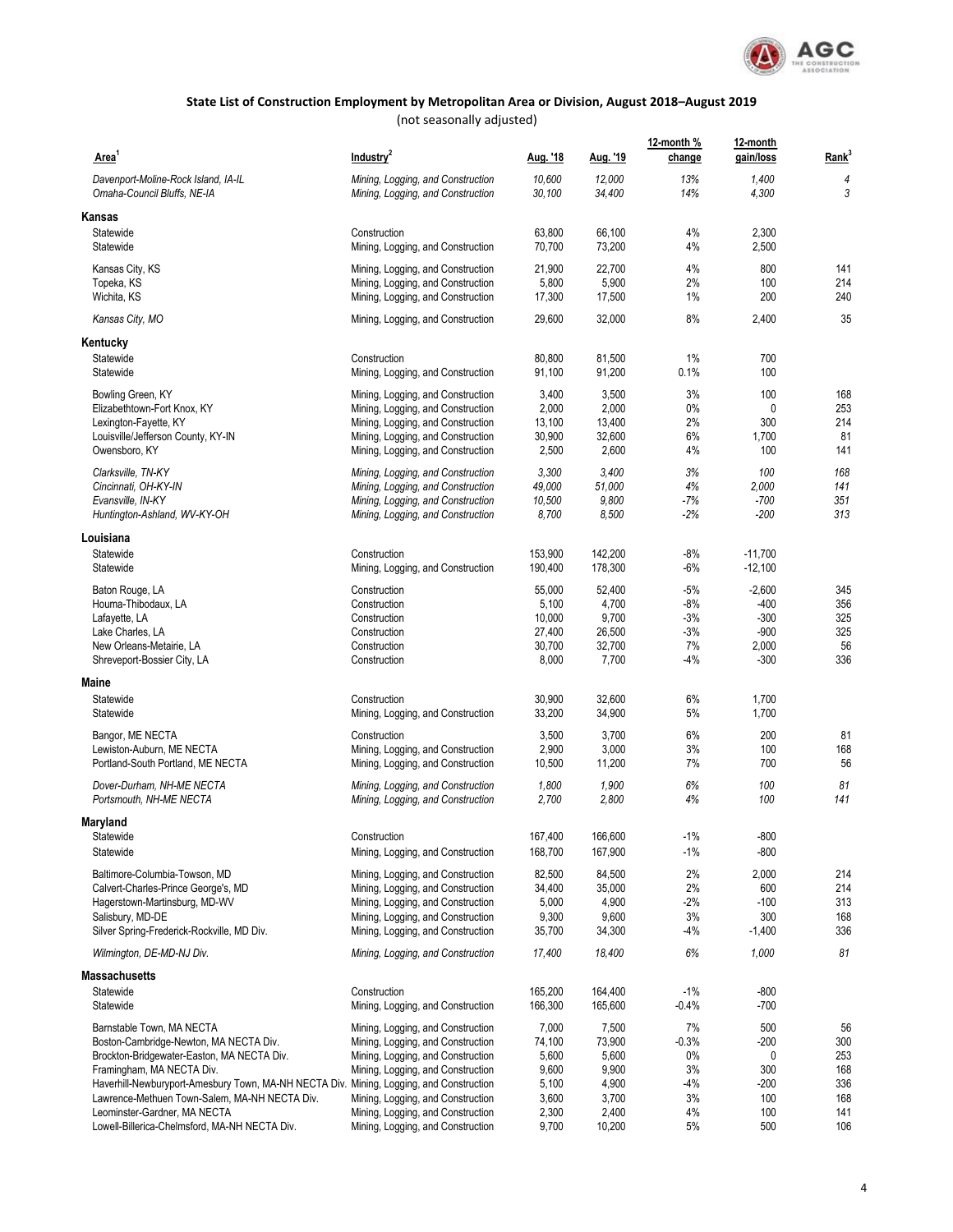

| Area <sup>1</sup>                                           | Industry <sup>2</sup>                                                  | Aug. '18        | Aug. '19        | 12-month %<br>change | 12-month<br>gain/loss | Rank <sup>3</sup> |
|-------------------------------------------------------------|------------------------------------------------------------------------|-----------------|-----------------|----------------------|-----------------------|-------------------|
| Lynn-Saugus-Marblehead, MA NECTA Div.                       | Mining, Logging, and Construction                                      | 1,600           | 1,700           | 6%                   | 100                   | 81                |
| New Bedford, MA NECTA                                       | Mining, Logging, and Construction                                      | 2,700           | 2,700           | 0%                   | 0                     | 253               |
| Peabody-Salem-Beverly, MA NECTA Div.                        | Mining, Logging, and Construction                                      | 3,500           | 3,800           | 9%                   | 300                   | 25                |
| Pittsfield, MA NECTA                                        | Mining, Logging, and Construction                                      | 2,200           | 2,300           | 5%                   | 100                   | 106               |
| Springfield, MA-CT NECTA                                    | Mining, Logging, and Construction                                      | 12,500          | 13,700          | 10%                  | 1,200                 | 18                |
| Taunton-Middleborough-Norton, MA NECTA Div.                 | Mining, Logging, and Construction                                      | 3,500           | 3,600           | 3%                   | 100                   | 168               |
| Worcester, MA-CT NECTA                                      | Mining, Logging, and Construction                                      | 12,000          | 12,400          | 3%                   | 400                   | 168               |
| Nashua, NH-MA NECTA Div.<br>Providence-Warwick, RI-MA NECTA | Mining, Logging, and Construction<br>Construction                      | 5,800<br>25,700 | 6,000<br>26,400 | 3%<br>3%             | 200<br>700            | 168<br>168        |
| Michigan                                                    |                                                                        |                 |                 |                      |                       |                   |
| Statewide                                                   | Construction                                                           | 182,200         | 183,600         | $1\%$                | 1,400                 |                   |
| Statewide                                                   | Mining, Logging, and Construction                                      | 189,700         | 191,100         | 1%                   | 1,400                 |                   |
| Ann Arbor, MI                                               | Mining, Logging, and Construction                                      | 4,700           | 4,900           | 4%                   | 200                   | 141               |
| Battle Creek, MI                                            | Mining, Logging, and Construction                                      | 1,800           | 1,800           | 0%                   | 0                     | 253               |
| Bay City, MI                                                | Mining, Logging, and Construction                                      | 1,400           | 1,400           | 0%                   | 0                     | 253               |
| Detroit-Dearborn-Livonia, MI Div.                           | Mining, Logging, and Construction                                      | 24,600          | 25,500          | 4%                   | 900                   | 141               |
| Flint, MI                                                   | Mining, Logging, and Construction                                      | 6,200           | 6,500           | 5%                   | 300                   | 106               |
| Grand Rapids-Wyoming, MI                                    | Mining, Logging, and Construction                                      | 26,200          | 26,700          | 2%                   | 500                   | 214               |
| Jackson, MI                                                 | Mining, Logging, and Construction                                      | 2,100           | 2,100           | 0%                   | 0                     | 253               |
| Kalamazoo-Portage, MI                                       | Mining, Logging, and Construction                                      | 6,600           | 6,800           | 3%                   | 200                   | 168               |
| Lansing-East Lansing, MI                                    | Mining, Logging, and Construction                                      | 8,700           | 9,000           | 3%                   | 300                   | 168               |
| Monroe, MI                                                  | Mining, Logging, and Construction                                      | 2,100           | 2,300           | 10%<br>8%            | 200<br>200            | 18<br>35          |
| Muskegon, MI<br>Niles-Benton Harbor, MI                     | Mining, Logging, and Construction<br>Mining, Logging, and Construction | 2,500<br>2,300  | 2,700<br>2,300  | 0%                   | 0                     | 253               |
| Saginaw, MI                                                 | Mining, Logging, and Construction                                      | 3,400           | 3,400           | 0%                   | 0                     | 253               |
| Warren-Troy-Farmington Hills, MI Div.                       | Mining, Logging, and Construction                                      | 55,300          | 56,500          | 2%                   | 1,200                 | 214               |
| South Bend-Mishawaka, IN-MI                                 | Mining, Logging, and Construction                                      | 6,200           | 6,800           | 10%                  | 600                   | 18                |
| Minnesota                                                   |                                                                        |                 |                 |                      |                       |                   |
| Statewide                                                   | Construction                                                           | 137,100         | 144,600         | 5%                   | 7,500                 |                   |
| Statewide                                                   | Mining, Logging, and Construction                                      | 144,200         | 151,800         | 5%                   | 7,600                 |                   |
| Duluth, MN-WI                                               | Mining, Logging, and Construction                                      | 10,200          | 11,000          | 8%                   | 800                   | 35                |
| Minneapolis-St. Paul-Bloomington, MN-WI                     | Mining, Logging, and Construction                                      | 90,900          | 95,000          | 5%                   | 4,100                 | 106               |
| Rochester, MN                                               | Mining, Logging, and Construction                                      | 5,200           | 5,400           | 4%                   | 200                   | 141               |
| St. Cloud, MN                                               | Mining, Logging, and Construction                                      | 7,800           | 8,600           | 10%                  | 800                   | 18                |
| Fargo, ND-MN                                                | Mining, Logging, and Construction                                      | 9,800           | 9,700           | $-1%$                | $-100$                | 302               |
| Grand Forks, ND-MN                                          | Mining, Logging, and Construction                                      | 3,300           | 3,300           | 0%                   | 0                     | 253               |
| La Crosse-Onalaska, WI-MN                                   | Mining, Logging, and Construction                                      | 3,100           | 3,100           | 0%                   | 0                     | 253               |
| Mississippi                                                 |                                                                        |                 |                 |                      |                       |                   |
| Statewide                                                   | Construction                                                           | 43,800          | 44,200          | 1%                   | 400                   |                   |
| Statewide                                                   | Mining, Logging, and Construction                                      | 50,700          | 50,900          | 0.4%                 | 200                   |                   |
| Gulfport-Biloxi-Pascagoula, MS                              | Mining, Logging, and Construction                                      | 7,600           | 7,100           | $-7%$                | $-500$                | 351               |
| Jackson, MS                                                 | Construction                                                           | 9,800           | 9,600           | -2%                  | $-200$                | 313               |
| Memphis, TN-MS-AR                                           | Mining, Logging, and Construction                                      | 24,000          | 24,600          | 3%                   | 600                   | 168               |
| Missouri                                                    |                                                                        |                 |                 |                      |                       |                   |
| Statewide                                                   | Construction                                                           | 127,300         | 130,800         | 3%                   | 3,500                 |                   |
| Statewide                                                   | Mining, Logging, and Construction                                      | 131,800         | 135,200         | 3%                   | 3,400                 |                   |
| Kansas City, MO                                             | Mining, Logging, and Construction                                      | 29,600          | 32,000          | 8%                   | 2,400                 | 35                |
| Springfield, MO                                             | Mining, Logging, and Construction                                      | 9,100           | 9,100           | 0%                   | 0                     | 253               |
| St. Louis, MO-IL                                            | Mining, Logging, and Construction                                      | 69,500          | 76,600          | 10%                  | 7,100                 | 18                |
| Fayetteville-Springdale-Rogers, AR-MO                       | Mining, Logging, and Construction                                      | 11,800          | 12,300          | 4%                   | 500                   | 141               |
| Kansas City, KS                                             | Mining, Logging, and Construction                                      | 21,900          | 22,700          | 4%                   | 800                   | 141               |
| Montana                                                     |                                                                        |                 |                 |                      |                       |                   |
| Statewide                                                   | Construction                                                           | 31,500          | 31,300          | $-1%$                | $-200$                |                   |
| Statewide                                                   | Mining, Logging, and Construction                                      | 39,000          | 38,800          | $-1%$                | $-200$                |                   |
| Nebraska                                                    |                                                                        |                 |                 |                      |                       |                   |
| Statewide                                                   | Construction                                                           | 55,400          | 58,000          | 5%                   | 2,600                 |                   |
| Statewide                                                   | Mining, Logging, and Construction                                      | 56,600          | 59,200          | 5%                   | 2,600                 |                   |
| Lincoln, NE                                                 | Mining, Logging, and Construction                                      | 9,600           | 9,800           | 2%                   | 200                   | 214               |
|                                                             |                                                                        |                 |                 |                      |                       |                   |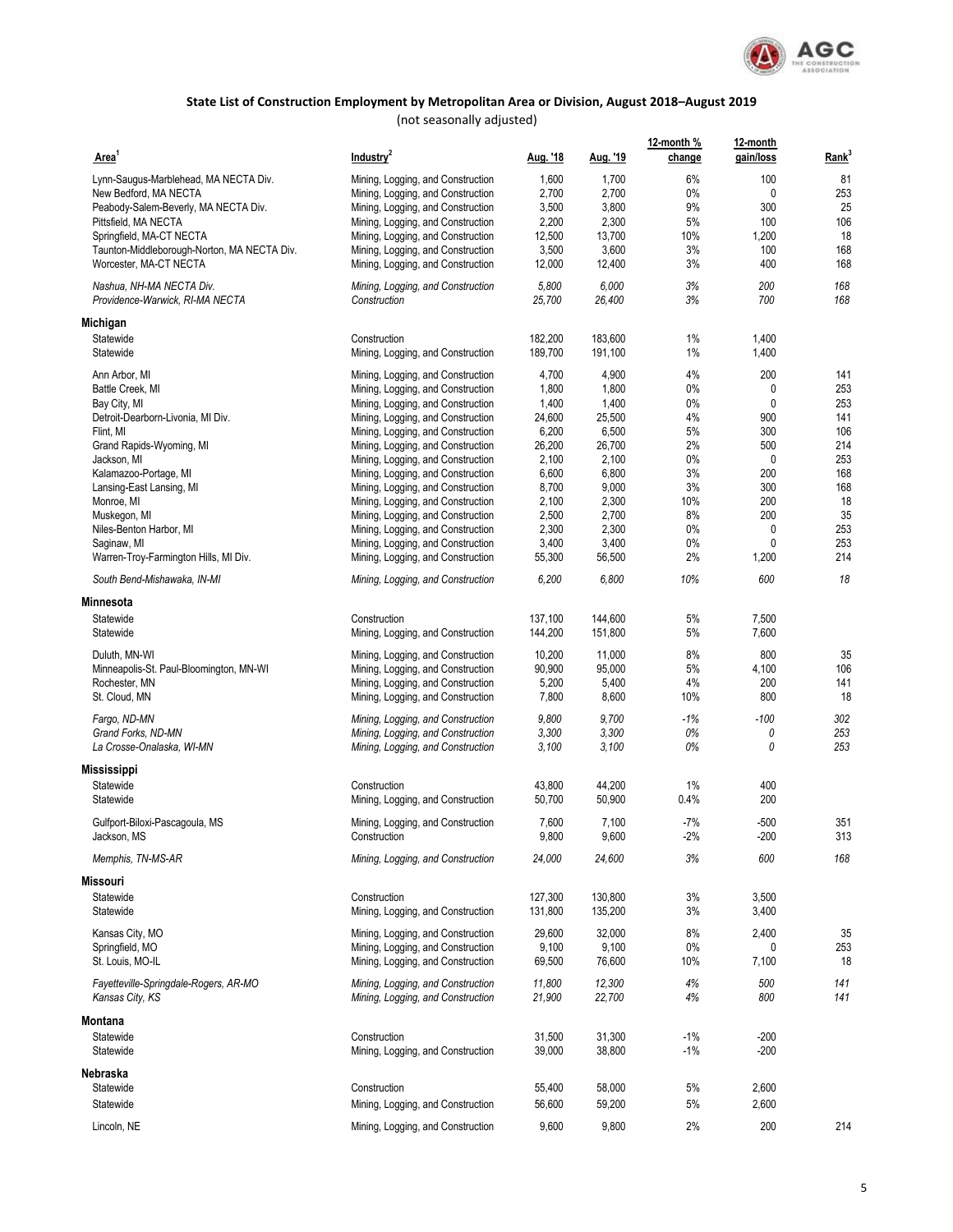

| Area <sup>1</sup>                                                                       | Industry <sup>2</sup>                                                  | Aug. '18           | <u>Aug. '19</u>    | 12-month %<br>change | 12-month<br>gain/loss | Rank <sup>3</sup> |
|-----------------------------------------------------------------------------------------|------------------------------------------------------------------------|--------------------|--------------------|----------------------|-----------------------|-------------------|
| Omaha-Council Bluffs, NE-IA                                                             | Mining, Logging, and Construction                                      | 30,100             | 34,400             | 14%                  | 4,300                 | 3                 |
| Nevada                                                                                  |                                                                        |                    |                    |                      |                       |                   |
| Statewide<br>Statewide                                                                  | Construction<br>Mining, Logging, and Construction                      | 92,100<br>107,000  | 101,200<br>115,600 | 10%<br>8%            | 9,100<br>8,600        |                   |
| Las Vegas-Henderson-Paradise, NV<br>Reno, NV                                            | Construction<br>Construction                                           | 65,700<br>18,500   | 69,900<br>20,600   | 6%<br>11%            | 4,200<br>2,100        | 81<br>12          |
| <b>New Hampshire</b>                                                                    |                                                                        |                    |                    |                      |                       |                   |
| Statewide<br>Statewide                                                                  | Construction<br>Mining, Logging, and Construction                      | 28,300<br>29,400   | 30,200<br>31,300   | 7%<br>6%             | 1,900<br>1,900        |                   |
| Dover-Durham, NH-ME NECTA                                                               | Mining, Logging, and Construction                                      | 1,800              | 1,900              | 6%                   | 100                   | 81                |
| Manchester, NH NECTA                                                                    | Mining, Logging, and Construction                                      | 5,400              | 5,600              | 4%                   | 200                   | 141               |
| Nashua, NH-MA NECTA Div.<br>Portsmouth, NH-ME NECTA                                     | Mining, Logging, and Construction<br>Mining, Logging, and Construction | 5,800<br>2,700     | 6,000<br>2,800     | 3%<br>4%             | 200<br>100            | 168<br>141        |
| Haverhill-Newburyport-Amesbury Town, MA-NH NECTA Div. Mining, Logging, and Construction |                                                                        | 5,100              | 4,900              | -4%                  | $-200$                | 336               |
| Lawrence-Methuen Town-Salem, MA-NH NECTA Div.                                           | Mining, Logging, and Construction                                      | 3,600              | 3,700              | 3%                   | 100                   | 168               |
| Lowell-Billerica-Chelmsford, MA-NH NECTA Div.                                           | Mining, Logging, and Construction                                      | 9,700              | 10,200             | 5%                   | 500                   | 106               |
| <b>New Jersey</b>                                                                       |                                                                        |                    |                    |                      |                       |                   |
| Statewide<br>Statewide                                                                  | Construction<br>Mining, Logging, and Construction                      | 162,100<br>163,500 | 171,000<br>172,400 | 5%<br>5%             | 8,900<br>8,900        |                   |
| Atlantic City-Hammonton, NJ                                                             | Mining, Logging, and Construction                                      | 5,600              | 5,600              | 0%                   | 0                     | 253               |
| Bergen-Hudson-Passaic, NJ                                                               | Mining, Logging, and Construction                                      | 31,700             | 35,300             | 11%                  | 3,600                 | 12                |
| Camden, NJ Div.                                                                         | Mining, Logging, and Construction                                      | 23,800             | 25,700             | 8%                   | 1,900                 | 35                |
| Middlesex-Monmouth-Ocean, NJ                                                            | Mining, Logging, and Construction                                      | 41,300             | 40,500             | -2%                  | $-800$                | 313               |
| Newark, NJ-PA Div.                                                                      | Mining, Logging, and Construction                                      | 47,800             | 51,200             | 7%                   | 3,400                 | 56                |
| Trenton, NJ                                                                             | Mining, Logging, and Construction                                      | 5,700              | 5,700              | $0\%$                | 0                     | 253<br>168        |
| Vineland-Bridgeton, NJ                                                                  | Mining, Logging, and Construction                                      | 2,900              | 3,000              | 3%                   | 100                   |                   |
| Allentown-Bethlehem-Easton, PA-NJ<br>Wilmington, DE-MD-NJ Div.                          | Mining, Logging, and Construction<br>Mining, Logging, and Construction | 14,500<br>17,400   | 14,700<br>18,400   | 1%<br>6%             | 200<br>1,000          | 240<br>81         |
| <b>New Mexico</b>                                                                       |                                                                        |                    |                    |                      |                       |                   |
| Statewide                                                                               | Construction                                                           | 47,100             | 50,400             | 7%                   | 3,300                 |                   |
| Statewide                                                                               | Mining, Logging, and Construction                                      | 72,000             | 77,200             | 7%                   | 5,200                 |                   |
| Albuquerque, NM                                                                         | Mining, Logging, and Construction                                      | 24,000             | 24,100             | 0.4%                 | 100                   | 250               |
| Las Cruces, NM<br>Santa Fe, NM                                                          | Mining, Logging, and Construction<br>Mining, Logging, and Construction | 3,700<br>2,900     | 3,800<br>2,800     | 3%<br>$-3%$          | 100<br>$-100$         | 168<br>325        |
| <b>New York</b>                                                                         |                                                                        |                    |                    |                      |                       |                   |
| Statewide                                                                               | Construction                                                           | 417,400            | 429,000            | 3%                   | 11,600                |                   |
| Statewide                                                                               | Mining, Logging, and Construction                                      | 423,200            | 434,900            | 3%                   | 11,700                |                   |
| Albany-Schenectady-Troy, NY                                                             | Mining, Logging, and Construction                                      | 21,400             | 22,000             | 3%                   | 600                   | 168               |
| Binghamton, NY                                                                          | Mining, Logging, and Construction                                      | 4,600              | 4,500              | -2%                  | -100                  | 313               |
| Buffalo-Cheektowaga-Niagara Falls, NY                                                   | Mining, Logging, and Construction                                      | 23,200             | 22,800             | $-2%$                | $-400$                | 313               |
| Dutchess County-Putnam County, NY Div.                                                  | Mining, Logging, and Construction                                      | 8,600              | 9,000              | 5%                   | 400                   | 106               |
| Elmira, NY                                                                              | Mining, Logging, and Construction                                      | 1,700              | 1,600              | $-6%$                | $-100$                | 348               |
| Glens Falls, NY                                                                         | Mining, Logging, and Construction                                      | 2,800              | 2,700              | $-4%$                | $-100$                | 336               |
| Ithaca, NY<br>Kingston, NY                                                              | Mining, Logging, and Construction<br>Mining, Logging, and Construction | 1,300<br>3,200     | 1,300<br>3,400     | 0%<br>6%             | 0<br>200              | 253<br>81         |
| Nassau County-Suffolk County, NY Div.                                                   | Mining, Logging, and Construction                                      | 85,400             | 91,400             | 7%                   | 6,000                 | 56                |
| New York City, NY                                                                       | Mining, Logging, and Construction                                      | 160,200            | 161,100            | 1%                   | 900                   | 240               |
| Orange-Rockland-Westchester, NY                                                         | Mining, Logging, and Construction                                      | 45,900             | 48,000             | 5%                   | 2,100                 | 106               |
| Rochester, NY                                                                           | Construction                                                           | 23,000             | 25,000             | 9%                   | 2,000                 | 25                |
| Syracuse, NY                                                                            | Mining, Logging, and Construction                                      | 15,100             | 15,600             | 3%                   | 500                   | 168               |
| Utica-Rome, NY<br>Watertown-Fort Drum, NY                                               | Mining, Logging, and Construction<br>Mining, Logging, and Construction | 3,900<br>2,000     | 3,900<br>1,900     | 0%<br>$-5%$          | 0<br>$-100$           | 253<br>345        |
|                                                                                         |                                                                        |                    |                    |                      |                       |                   |
| <b>North Carolina</b><br>Statewide                                                      | Construction                                                           | 224,500            | 222,600            | $-1%$                | $-1,900$              |                   |
| Statewide                                                                               | Mining, Logging, and Construction                                      | 230,400            | 228,300            | $-1%$                | $-2,100$              |                   |
| Asheville, NC                                                                           | Mining, Logging, and Construction                                      | 10,100             | 10,700             | 6%                   | 600                   | 81                |
| Burlington, NC                                                                          | Mining, Logging, and Construction                                      | 2,900              | 2,900              | 0%                   | 0                     | 253               |
| Charlotte-Concord-Gastonia, NC-SC                                                       | Mining, Logging, and Construction                                      | 65,800             | 62,900             | -4%                  | $-2,900$              | 336               |
| Durham-Chapel Hill, NC                                                                  | Mining, Logging, and Construction                                      | 8,800              | 9,000              | 2%                   | 200                   | 214               |
| Fayetteville, NC                                                                        | Mining, Logging, and Construction                                      | 5,700              | 6,000              | 5%                   | 300                   | 106               |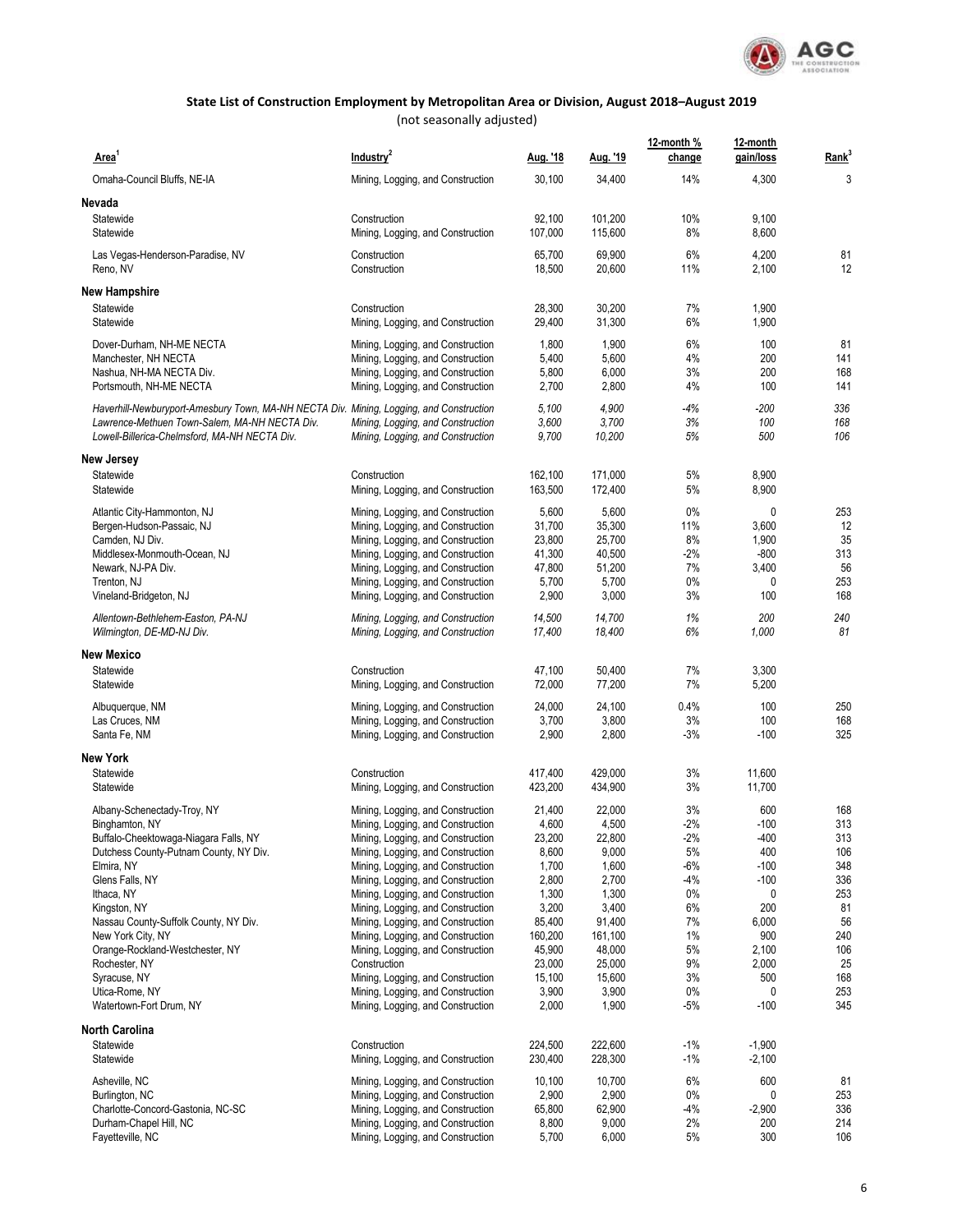

| Area <sup>1</sup>                                                                           | Industry <sup>2</sup>                                                  | Aug. '18         | <u>Aug. '19</u>  | 12-month %<br>change | 12-month<br>gain/loss | Rank <sup>3</sup> |
|---------------------------------------------------------------------------------------------|------------------------------------------------------------------------|------------------|------------------|----------------------|-----------------------|-------------------|
| Greensboro-High Point, NC                                                                   | Mining, Logging, and Construction                                      | 15,800           | 15,900           | 1%                   | 100                   | 240               |
| Greenville, NC                                                                              | Mining, Logging, and Construction                                      | 3,500            | 3,700            | 6%                   | 200                   | 81                |
| Hickory-Lenoir-Morganton, NC                                                                | Mining, Logging, and Construction                                      | 4,400            | 4,500            | 2%                   | 100                   | 214               |
| Raleigh, NC                                                                                 | Mining, Logging, and Construction                                      | 40,700           | 41,800           | 3%                   | 1,100                 | 168               |
| Rocky Mount, NC                                                                             | Mining, Logging, and Construction                                      | 2,600            | 2,600            | $0\%$                | 0                     | 253               |
| Wilmington, NC                                                                              | Mining, Logging, and Construction                                      | 8,900            | 8,800            | $-1%$                | $-100$                | 302               |
| Winston-Salem, NC                                                                           | Mining, Logging, and Construction                                      | 10,900           | 11,500           | 6%                   | 600                   | 81                |
| Myrtle Beach-Conway-North Myrtle Beach, SC-NC<br>Virginia Beach-Norfolk-Newport News, VA-NC | Mining, Logging, and Construction<br>Mining, Logging, and Construction | 10,300<br>38,800 | 11.000<br>41,800 | 7%<br>8%             | 700<br>3,000          | 56<br>35          |
| North Dakota                                                                                |                                                                        |                  |                  |                      |                       |                   |
| Statewide                                                                                   | Construction                                                           | 29,600           | 32,400           | 9%                   | 2,800                 |                   |
| Statewide                                                                                   | Mining, Logging, and Construction                                      | 51,200           | 53,500           | 4%                   | 2,300                 |                   |
| Bismarck, ND                                                                                | Mining, Logging, and Construction                                      | 5,200            | 5,600            | 8%                   | 400                   | 35                |
| Fargo, ND-MN<br>Grand Forks, ND-MN                                                          | Mining, Logging, and Construction<br>Mining, Logging, and Construction | 9,800<br>3,300   | 9,700<br>3,300   | $-1%$<br>$0\%$       | $-100$<br>0           | 302<br>253        |
|                                                                                             |                                                                        |                  |                  |                      |                       |                   |
| Ohio<br>Statewide                                                                           | Construction                                                           | 234,300          | 231,400          | $-1\%$               | $-2,900$              |                   |
| Statewide                                                                                   | Mining, Logging, and Construction                                      | 246,900          | 244,300          | $-1\%$               | $-2,600$              |                   |
| Akron, OH                                                                                   | Mining, Logging, and Construction                                      | 15,400           | 15,700           | 2%                   | 300                   | 214               |
| Canton-Massillon, OH                                                                        | Mining, Logging, and Construction                                      | 9,800            | 9,800            | 0%                   | 0                     | 253               |
| Cincinnati, OH-KY-IN                                                                        | Mining, Logging, and Construction                                      | 49,000           | 51,000           | 4%                   | 2,000                 | 141               |
| Cleveland-Elyria, OH                                                                        | Mining, Logging, and Construction                                      | 41,000           | 43,900           | 7%                   | 2,900                 | 56                |
| Columbus, OH                                                                                | Mining, Logging, and Construction                                      | 44,100           | 47,300           | 7%                   | 3,200                 | 56                |
| Dayton, OH                                                                                  | Mining, Logging, and Construction                                      | 13,800           | 14,300           | 4%                   | 500                   | 141               |
| Lima, OH                                                                                    | Mining, Logging, and Construction                                      | 2,200            | 2,300            | 5%                   | 100                   | 106               |
| Mansfield, OH                                                                               | Mining, Logging, and Construction                                      | 2,400            | 2,500            | 4%                   | 100                   | 141               |
| Springfield, OH                                                                             | Mining, Logging, and Construction                                      | 1,300            | 1,300            | $0\%$                | 0                     | 253               |
| Toledo, OH                                                                                  | Mining, Logging, and Construction                                      | 15,500           | 16,900           | 9%                   | 1,400                 | 25                |
| Weirton-Steubenville, WV-OH                                                                 | Mining, Logging, and Construction                                      | 1,700            | 1,700            | $0\%$                | 0                     | 253               |
| Youngstown-Warren-Boardman, OH-PA                                                           | Mining, Logging, and Construction                                      | 10,500           | 10,600           | 1%                   | 100                   | 240               |
| Huntington-Ashland, WV-KY-OH                                                                | Mining, Logging, and Construction                                      | 8,700            | 8,500            | -2%                  | $-200$                | 313               |
| <b>Oklahoma</b>                                                                             |                                                                        |                  |                  |                      |                       |                   |
| Statewide                                                                                   | Construction                                                           | 82,200           | 85,000           | 3%                   | 2,800                 |                   |
| Statewide                                                                                   | Mining, Logging, and Construction                                      | 136,500          | 137,400          | 1%                   | 900                   |                   |
| Lawton, OK                                                                                  | Mining, Logging, and Construction                                      | 1,700            | 1,700            | $0\%$                | 0                     | 253               |
| Oklahoma City, OK                                                                           | Construction                                                           | 30,700           | 33,500           | 9%                   | 2,800                 | 25                |
| Tulsa, OK                                                                                   | Construction                                                           | 25,300           | 25,100           | $-1\%$               | $-200$                | 302               |
| Fort Smith, AR-OK                                                                           | Mining, Logging, and Construction                                      | 5,400            | 5,200            | $-4%$                | $-200$                | 336               |
| Oregon                                                                                      |                                                                        |                  |                  |                      |                       |                   |
| Statewide                                                                                   | Construction                                                           | 110,300          | 114,800          | 4%                   | 4,500                 |                   |
| Statewide                                                                                   | Mining, Logging, and Construction                                      | 117,700          | 122,600          | 4%                   | 4,900                 |                   |
| Albany, OR                                                                                  | Construction                                                           | 3,200            | 3,400            | 6%                   | 200                   | 81                |
| Bend-Redmond, OR                                                                            | Mining, Logging, and Construction                                      | 7,300            | 8,200            | 12%                  | 900                   | 7                 |
| Corvallis, OR                                                                               | Mining, Logging, and Construction                                      | 1,600            | 1,700            | 6%                   | 100                   | 81                |
| Eugene, OR                                                                                  | Construction                                                           | 7,700            | 8,000            | 4%                   | 300                   | 141               |
| Grants Pass, OR                                                                             | Construction                                                           | 1,200            | 1,200            | 0%                   | 0                     | 253               |
| Medford, OR                                                                                 | Construction                                                           | 5,000            | 5,400            | 8%                   | 400                   | 35                |
| Portland-Vancouver-Hillsboro, OR-WA                                                         | Construction                                                           | 76,100           | 78,200           | 3%                   | 2,100                 | 168               |
| Salem, OR                                                                                   | Construction                                                           | 11,900           | 12,900           | 8%                   | 1,000                 | 35                |
| Pennsylvania                                                                                |                                                                        |                  |                  |                      |                       |                   |
| Statewide                                                                                   | Construction                                                           | 268,700          | 275,500          | 3%                   | 6,800                 |                   |
| Statewide                                                                                   | Mining, Logging, and Construction                                      | 297,900          | 305,500          | 3%                   | 7,600                 |                   |
| Allentown-Bethlehem-Easton, PA-NJ                                                           | Mining, Logging, and Construction                                      | 14,500           | 14,700           | $1\%$                | 200                   | 240               |
| Altoona, PA                                                                                 | Mining, Logging, and Construction                                      | 3,200            | 3,200            | $0\%$                | 0                     | 253               |
| Bloomsburg-Berwick, PA                                                                      | Mining, Logging, and Construction                                      | 1,600            | 1,700            | 6%                   | 100                   | 81                |
| Chambersburg-Waynesboro, PA                                                                 | Mining, Logging, and Construction                                      | 2,400            | 2,500            | 4%                   | 100                   | 141               |
| Delaware County, PA                                                                         | Mining, Logging, and Construction                                      | 12,300           | 13,000           | 6%                   | 700                   | 81                |
| East Stroudsburg, PA                                                                        | Mining, Logging, and Construction                                      | 2,000            | 2,000            | 0%                   | 0                     | 253               |
| Erie, PA                                                                                    | Mining, Logging, and Construction                                      | 4,500            | 4,500            | 0%                   | 0                     | 253               |
| Gettysburg, PA                                                                              | Mining, Logging, and Construction                                      | 1,900            | 2,000            | 5%                   | 100                   | 106               |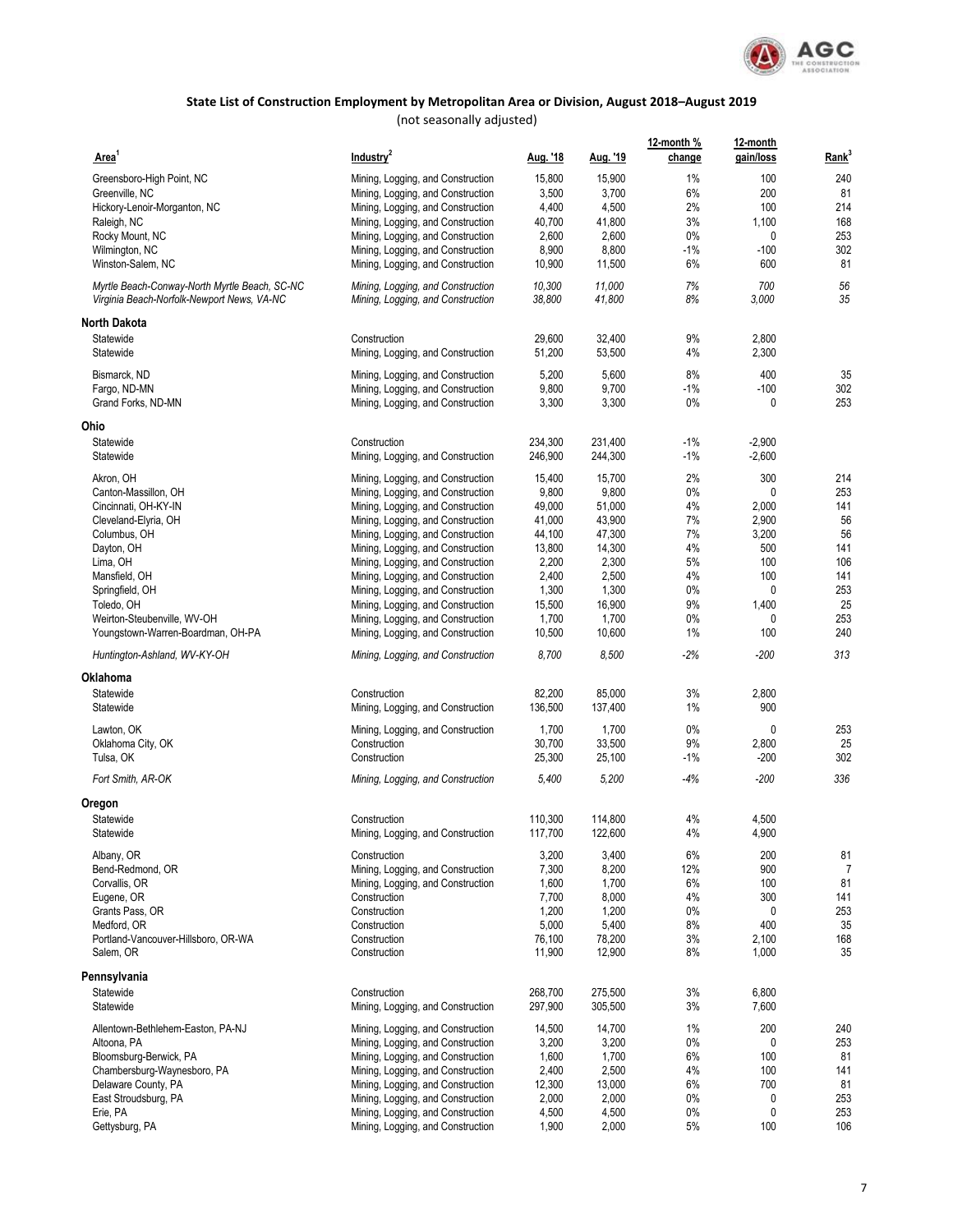

| Area <sup>1</sup>                                                                        | Industry <sup>2</sup>                                                  | Aug. '18         | Aug. '19         | 12-month %<br>change | 12-month<br>gain/loss | Rank <sup>3</sup> |
|------------------------------------------------------------------------------------------|------------------------------------------------------------------------|------------------|------------------|----------------------|-----------------------|-------------------|
| Harrisburg-Carlisle, PA                                                                  | Mining, Logging, and Construction                                      | 12,900           | 12,800           | $-1%$                | $-100$                | 302               |
| Johnstown, PA                                                                            | Mining, Logging, and Construction                                      | 2,500            | 2,500            | 0%                   | 0                     | 253               |
| Lancaster, PA                                                                            | Mining, Logging, and Construction                                      | 18,700           | 19,300           | 3%                   | 600                   | 168               |
| Montgomery County-Bucks County-Chester County, PA Div. Mining, Logging, and Construction |                                                                        | 55,500           | 57,800           | 4%                   | 2,300                 | 141               |
| Philadelphia City, PA                                                                    | Mining, Logging, and Construction                                      | 12,800           | 13,500           | 5%                   | 700                   | 106               |
| Pittsburgh, PA                                                                           | Construction                                                           | 63,000           | 66,000           | 5%                   | 3,000                 | 106               |
| Reading, PA                                                                              | Mining, Logging, and Construction                                      | 8,300            | 8,400            | 1%                   | 100                   | 240               |
| Scranton--Wilkes-Barre--Hazleton, PA                                                     | Mining, Logging, and Construction                                      | 11,700           | 12,000           | 3%                   | 300                   | 168               |
| York-Hanover, PA                                                                         | Mining, Logging, and Construction                                      | 12,300           | 12,200           | $-1%$                | $-100$                | 302               |
| Newark, NJ-PA Div.<br>Youngstown-Warren-Boardman, OH-PA                                  | Mining, Logging, and Construction<br>Mining, Logging, and Construction | 47,800<br>10,500 | 51,200<br>10,600 | 7%<br>1%             | 3,400<br>100          | 56<br>240         |
| Rhode Island                                                                             |                                                                        |                  |                  |                      |                       |                   |
| Statewide                                                                                | Construction                                                           | 20,300           | 21,000           | 3%                   | 700                   |                   |
| Statewide                                                                                | Mining, Logging, and Construction                                      | 20,500           | 21,200           | 3%                   | 700                   |                   |
| Providence-Warwick, RI-MA NECTA                                                          | Construction                                                           | 25,700           | 26,400           | 3%                   | 700                   | 168               |
| Norwich-New London-Westerly, CT-RI NECTA                                                 | Mining, Logging, and Construction                                      | 4,100            | 4,300            | 5%                   | 200                   | 106               |
| <b>South Carolina</b>                                                                    |                                                                        |                  |                  |                      |                       |                   |
| Statewide                                                                                | Construction                                                           | 102,000          | 102,600          | 1%                   | 600                   |                   |
| Statewide                                                                                | Mining, Logging, and Construction                                      | 106,600          | 107,300          | 1%                   | 700                   |                   |
| Charleston-North Charleston, SC                                                          | Mining, Logging, and Construction                                      | 22,100           | 23,100           | 5%                   | 1,000                 | 106               |
| Columbia, SC                                                                             | Mining, Logging, and Construction                                      | 17,600           | 18,000           | 2%                   | 400                   | 214               |
| Greenville-Anderson-Mauldin, SC                                                          | Mining, Logging, and Construction                                      | 19,400           | 20,700           | 7%                   | 1,300                 | 56                |
| Myrtle Beach-Conway-North Myrtle Beach, SC-NC                                            | Mining, Logging, and Construction                                      | 10,300           | 11,000           | 7%                   | 700                   | 56                |
| Spartanburg, SC                                                                          | Mining, Logging, and Construction                                      | 7,600            | 8,000            | 5%                   | 400                   | 106               |
| Augusta-Richmond County, GA-SC                                                           | Mining, Logging, and Construction                                      | 17,300           | 17,700           | 2%                   | 400                   | 214               |
| Charlotte-Concord-Gastonia, NC-SC                                                        | Mining, Logging, and Construction                                      | 65,800           | 62,900           | -4%                  | $-2,900$              | 336               |
| South Dakota                                                                             |                                                                        |                  |                  |                      |                       |                   |
| Statewide                                                                                | Construction                                                           | 25,200           | 25,900           | 3%                   | 700                   |                   |
| Statewide                                                                                | Mining, Logging, and Construction                                      | 26,300           | 27,000           | 3%                   | 700                   |                   |
| Rapid City, SD                                                                           | Mining, Logging, and Construction                                      | 5,500            | 5,600            | 2%                   | 100                   | 214               |
| Sioux Falls, SD                                                                          | Mining, Logging, and Construction                                      | 9,500            | 10,600           | 12%                  | 1,100                 | 7                 |
| Tennessee                                                                                |                                                                        |                  |                  |                      |                       |                   |
| Statewide                                                                                | Construction                                                           | 127,600          | 126,200          | $-1%$                | $-1,400$              |                   |
| Statewide                                                                                | Mining, Logging, and Construction                                      | 132,000          | 130,700          | $-1%$                | $-1,300$              |                   |
| Chattanooga, TN-GA                                                                       | Mining, Logging, and Construction                                      | 11,400           | 11,900           | 4%                   | 500                   | 141               |
| Clarksville, TN-KY                                                                       | Mining, Logging, and Construction                                      | 3,300            | 3,400            | 3%                   | 100                   | 168               |
| Cleveland, TN                                                                            | Mining, Logging, and Construction                                      | 1,800            | 1,900            | 6%                   | 100                   | 81                |
| Jackson, TN                                                                              | Mining, Logging, and Construction                                      | 2,900            | 2,800            | $-3%$                | $-100$                | 325               |
| Johnson City, TN                                                                         | Mining, Logging, and Construction                                      | 2,400            | 2,300            | $-4%$                | $-100$                | 336               |
| Kingsport-Bristol-Bristol, TN-VA                                                         | Mining, Logging, and Construction                                      | 6,300            | 6,100            | $-3%$                | $-200$                | 325               |
| Knoxville, TN                                                                            | Mining, Logging, and Construction                                      | 18,600           | 18,200           | $-2%$                | $-400$                | 313               |
| Memphis, TN-MS-AR                                                                        | Mining, Logging, and Construction                                      | 24,000           | 24,600           | 3%                   | 600                   | 168               |
| Morristown, TN                                                                           | Mining, Logging, and Construction                                      | 2,000            | 2,000            | $0\%$                | 0                     | 253               |
| Nashville-Davidson--Murfreesboro--Franklin, TN                                           | Mining, Logging, and Construction                                      | 47,200           | 46,100           | $-2%$                | $-1,100$              | 313               |
| Texas                                                                                    |                                                                        |                  |                  |                      |                       |                   |
| Statewide                                                                                | Construction                                                           | 749.300          | 793,900          | 6%                   | 44,600                |                   |
| Statewide                                                                                | Mining, Logging, and Construction                                      | 1,000,700        | 1,050,700        | 5%                   | 50,000                |                   |
| Abilene, TX                                                                              | Mining, Logging, and Construction                                      | 5,100            | 5,100            | 0%                   | 0<br>200              | 253               |
| Amarillo, TX                                                                             | Mining, Logging, and Construction                                      | 7,300            | 7,500            | 3%                   |                       | 168<br>214        |
| Austin-Round Rock, TX                                                                    | Mining, Logging, and Construction                                      | 65,800           | 67,000           | 2%                   | 1,200                 |                   |
| Beaumont-Port Arthur, TX                                                                 | Mining, Logging, and Construction                                      | 20,700           | 20,600<br>2,700  | $-1%$<br>$-7%$       | $-100$                | 301               |
| Brownsville-Harlingen, TX                                                                | Mining, Logging, and Construction                                      | 2,900            |                  |                      | $-200$                | 351               |
| College Station-Bryan, TX                                                                | Mining, Logging, and Construction                                      | 8,100            | 8,200            | 1%                   | 100                   | 240               |
| Corpus Christi, TX                                                                       | Mining, Logging, and Construction                                      | 24,400           | 25,000           | 2%                   | 600                   | 214               |
| Dallas-Plano-Irving, TX Div.                                                             | Mining, Logging, and Construction                                      | 147,300          | 159,700          | 8%                   | 12,400                | 35                |
| El Paso, TX                                                                              | Mining, Logging, and Construction                                      | 16,200           | 17,500           | 8%                   | 1,300                 | 35                |
| Fort Worth-Arlington, TX Div.                                                            | Mining, Logging, and Construction                                      | 76,600           | 78,900           | 3%                   | 2,300                 | 168               |
| Houston-The Woodlands-Sugar Land, TX                                                     | Construction                                                           | 223,500          | 227,100          | 2%                   | 3,600                 | 214               |
| Killeen-Temple, TX                                                                       | Mining, Logging, and Construction                                      | 6,800            | 7,000            | 3%                   | 200                   | 168               |
| Laredo, TX                                                                               | Mining, Logging, and Construction                                      | 4,100            | 4,400            | 7%                   | 300                   | 56                |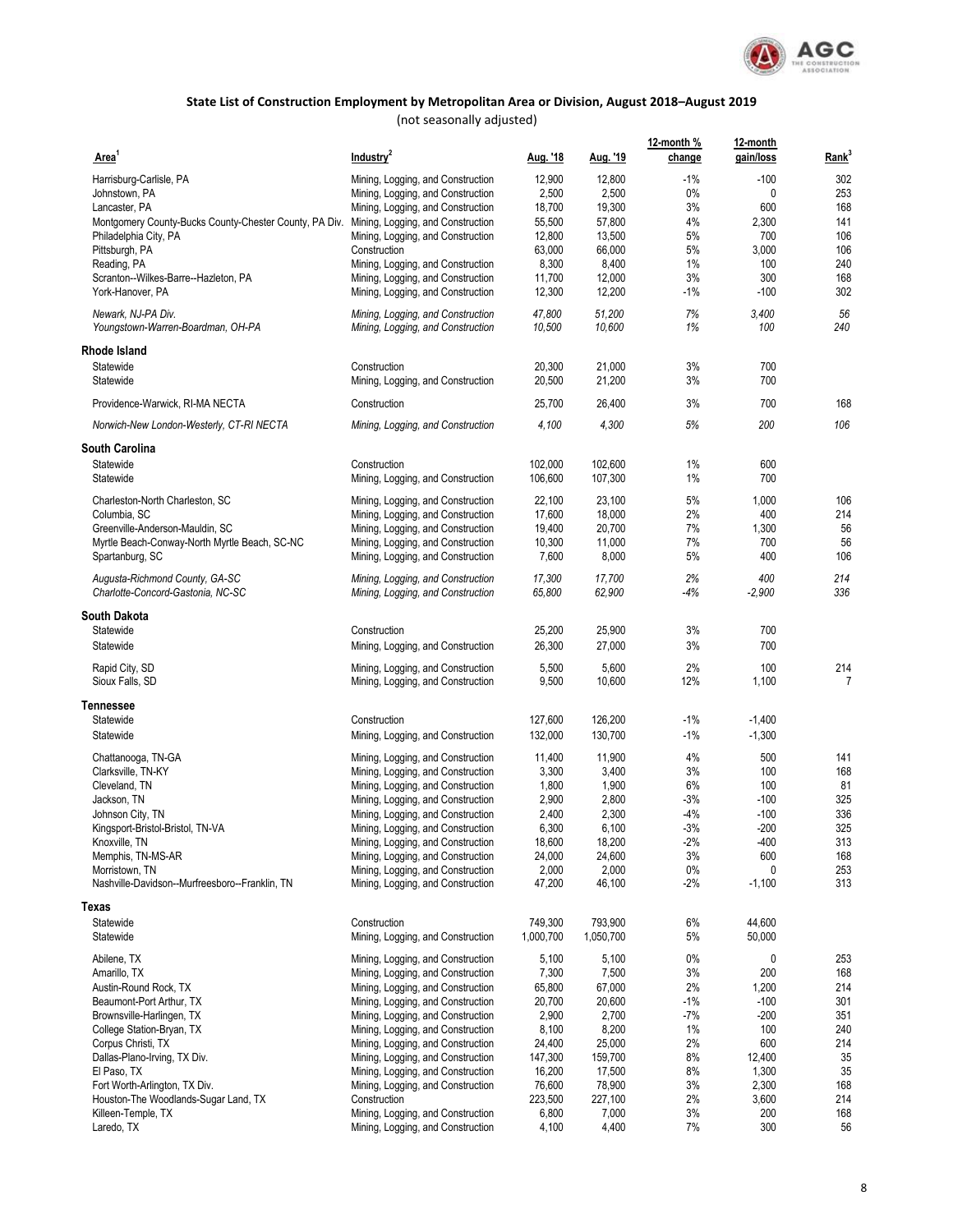

(not seasonally adjusted)

| Area                                                   | Industry <sup>2</sup>             | <u>Aug. '18</u> | <u>Aug. '19</u> | 12-month %<br>change | 12-month<br>gain/loss | Rank <sup>3</sup> |
|--------------------------------------------------------|-----------------------------------|-----------------|-----------------|----------------------|-----------------------|-------------------|
| Longview, TX                                           | Mining, Logging, and Construction | 14,900          | 13,600          | $-9%$                | $-1,300$              | 357               |
| Lubbock, TX                                            | Mining, Logging, and Construction | 8,600           | 9,200           | 7%                   | 600                   | 56                |
| McAllen-Edinburg-Mission, TX                           | Mining, Logging, and Construction | 8,400           | 8,000           | $-5%$                | $-400$                | 345               |
| Midland, TX                                            | Mining, Logging, and Construction | 38,500          | 38,500          | 0%                   | 0                     | 253               |
| Odessa, TX                                             | Mining, Logging, and Construction | 21,300          | 22,000          | 3%                   | 700                   | 168               |
| San Angelo, TX                                         | Mining, Logging, and Construction | 4,100           | 4,000           | -2%                  | $-100$                | 313               |
| San Antonio-New Braunfels, TX                          | Construction                      | 53,900          | 57,700          | 7%                   | 3,800                 | 56                |
| Sherman-Denison, TX                                    | Mining, Logging, and Construction | 3,200           | 3,200           | 0%                   | 0                     | 253               |
| Texarkana, TX-AR                                       | Mining, Logging, and Construction | 2,800           | 2,900           | 4%                   | 100                   | 141               |
| Tyler, TX                                              | Mining, Logging, and Construction | 6,800           | 6,700           | $-1%$                | $-100$                | 302               |
| Victoria, TX                                           | Mining, Logging, and Construction | 4,800           | 4,500           | -6%                  | $-300$                | 348               |
| Waco, TX                                               | Mining, Logging, and Construction | 7,600           | 7,800           | 3%                   | 200                   | 168               |
| Wichita Falls, TX                                      | Mining, Logging, and Construction | 3,000           | 2,900           | $-3%$                | $-100$                | 325               |
| Utah                                                   |                                   |                 |                 |                      |                       |                   |
| Statewide                                              | Construction                      | 107,700         | 113,500         | 5%                   | 5,800                 |                   |
| Statewide                                              | Mining, Logging, and Construction | 117,300         | 123,600         | 5%                   | 6,300                 |                   |
| Logan, UT-ID                                           | Mining, Logging, and Construction | 3,200           | 3,600           | 13%                  | 400                   | 4                 |
| Ogden-Clearfield, UT                                   | Mining, Logging, and Construction | 20,500          | 22,200          | 8%                   | 1,700                 | 35                |
| Provo-Orem, UT                                         | Mining, Logging, and Construction | 25,700          | 27,100          | 5%                   | 1,400                 | 106               |
| Salt Lake City, UT                                     | Mining, Logging, and Construction | 45,400          | 45,500          | 0.2%                 | 100                   | 252               |
| St. George, UT                                         | Mining, Logging, and Construction | 8,000           | 8,400           | 5%                   | 400                   | 106               |
| Vermont                                                |                                   |                 |                 |                      |                       |                   |
| Statewide                                              | Construction                      | 16,600          | 15,700          | $-5%$                | $-900$                |                   |
| Statewide                                              | Mining, Logging, and Construction | 17,400          | 16,500          | $-5%$                | $-900$                |                   |
| Burlington-South Burlington, VT NECTA                  | Mining, Logging, and Construction | 6,400           | 6,500           | 2%                   | 100                   | 214               |
| Virginia                                               |                                   |                 |                 |                      |                       |                   |
| Statewide                                              | Construction                      | 203,000         | 206,600         | 2%                   | 3,600                 |                   |
| Statewide                                              | Mining, Logging, and Construction | 210,900         | 214,900         | 2%                   | 4,000                 |                   |
| Charlottesville, VA                                    | Mining, Logging, and Construction | 6,000           | 5,900           | $-2%$                | $-100$                | 313               |
| Lynchburg, VA                                          | Mining, Logging, and Construction | 6,000           | 5,800           | $-3%$                | $-200$                | 325               |
| Northern Virginia, VA                                  | Mining, Logging, and Construction | 78,400          | 81,600          | 4%                   | 3,200                 | 141               |
| Richmond, VA                                           | Mining, Logging, and Construction | 40,900          | 40,600          | $-1%$                | $-300$                | 302               |
| Roanoke, VA                                            | Mining, Logging, and Construction | 8,600           | 8,900           | 3%                   | 300                   | 168               |
| Virginia Beach-Norfolk-Newport News, VA-NC             | Mining, Logging, and Construction | 38,800          | 41,800          | 8%                   | 3,000                 | 35                |
| Kingsport-Bristol-Bristol, TN-VA                       | Mining, Logging, and Construction | 6,300           | 6,100           | -3%                  | $-200$                | 325               |
| Washington                                             |                                   |                 |                 |                      |                       |                   |
| Statewide                                              | Construction                      | 222,100         | 229,900         | 4%                   | 7,800                 |                   |
| Statewide                                              | Mining, Logging, and Construction | 228,600         | 236,400         | 3%                   | 7,800                 |                   |
| Bellingham, WA                                         | Mining, Logging, and Construction | 8,500           | 8,500           | 0%                   | 0                     | 253               |
| Bremerton-Silverdale, WA                               | Mining, Logging, and Construction | 5,300           | 5,500           | 4%                   | 200                   | 141               |
| Kennewick-Richland, WA                                 | Mining, Logging, and Construction | 9,700           | 10,100          | 4%                   | 400                   | 141               |
| Longview, WA                                           | Mining, Logging, and Construction | 3,500           | 3,500           | 0%                   | U                     | 253               |
| Mount Vernon-Anacortes, WA                             | Mining, Logging, and Construction | 4,500           | 4,800           | 7%                   | 300                   | 56                |
| Olympia-Tumwater, WA                                   | Mining, Logging, and Construction | 7,000           | 6,700           | $-4%$                | $-300$                | 336               |
| Seattle-Bellevue-Everett, WA Div.                      | Construction                      | 105,500         | 108,700         | 3%                   | 3,200                 | 168               |
| Spokane-Spokane Valley, WA                             | Mining, Logging, and Construction | 15,800          | 18,200          | 15%                  | 2,400                 | -1                |
| Tacoma-Lakewood, WA Div.                               | Construction                      | 25,600          | 29,000          | 13%                  | 3,400                 | 4                 |
| Walla Walla, WA                                        | Mining, Logging, and Construction | 1,100           | 1,100           | 0%                   | 0                     | 253               |
| Wenatchee, WA                                          | Mining, Logging, and Construction | 3,200           | 3,300           | 3%                   | 100                   | 168               |
| Yakima, WA                                             | Mining, Logging, and Construction | 4,500           | 4,900           | 9%                   | 400                   | 25                |
| Lewiston, ID-WA<br>Portland-Vancouver-Hillsboro, OR-WA | Construction<br>Construction      | 1,600<br>76,100 | 1,700<br>78,200 | 6%<br>3%             | 100<br>2,100          | 81<br>168         |
| West Virginia                                          |                                   |                 |                 |                      |                       |                   |
| Statewide                                              | Construction                      | 46,900          | 50,000          | 7%                   | 3,100                 |                   |
| Statewide                                              | Mining, Logging, and Construction | 69,800          | 72,600          | 4%                   | 2,800                 |                   |
| Charleston, WV                                         | Mining, Logging, and Construction | 7,400           | 7,200           | $-3%$                | $-200$                | 325               |
| Huntington-Ashland, WV-KY-OH                           | Mining, Logging, and Construction | 8,700           | 8,500           | -2%                  | $-200$                | 313               |
| Hagerstown-Martinsburg, MD-WV                          | Mining, Logging, and Construction | 5,000           | 4,900           | $-2%$                | $-100$                | 313               |
| Weirton-Steubenville, WV-OH                            | Mining, Logging, and Construction | 1,700           | 1,700           | 0%                   | 0                     | 253               |

**Wisconsin**